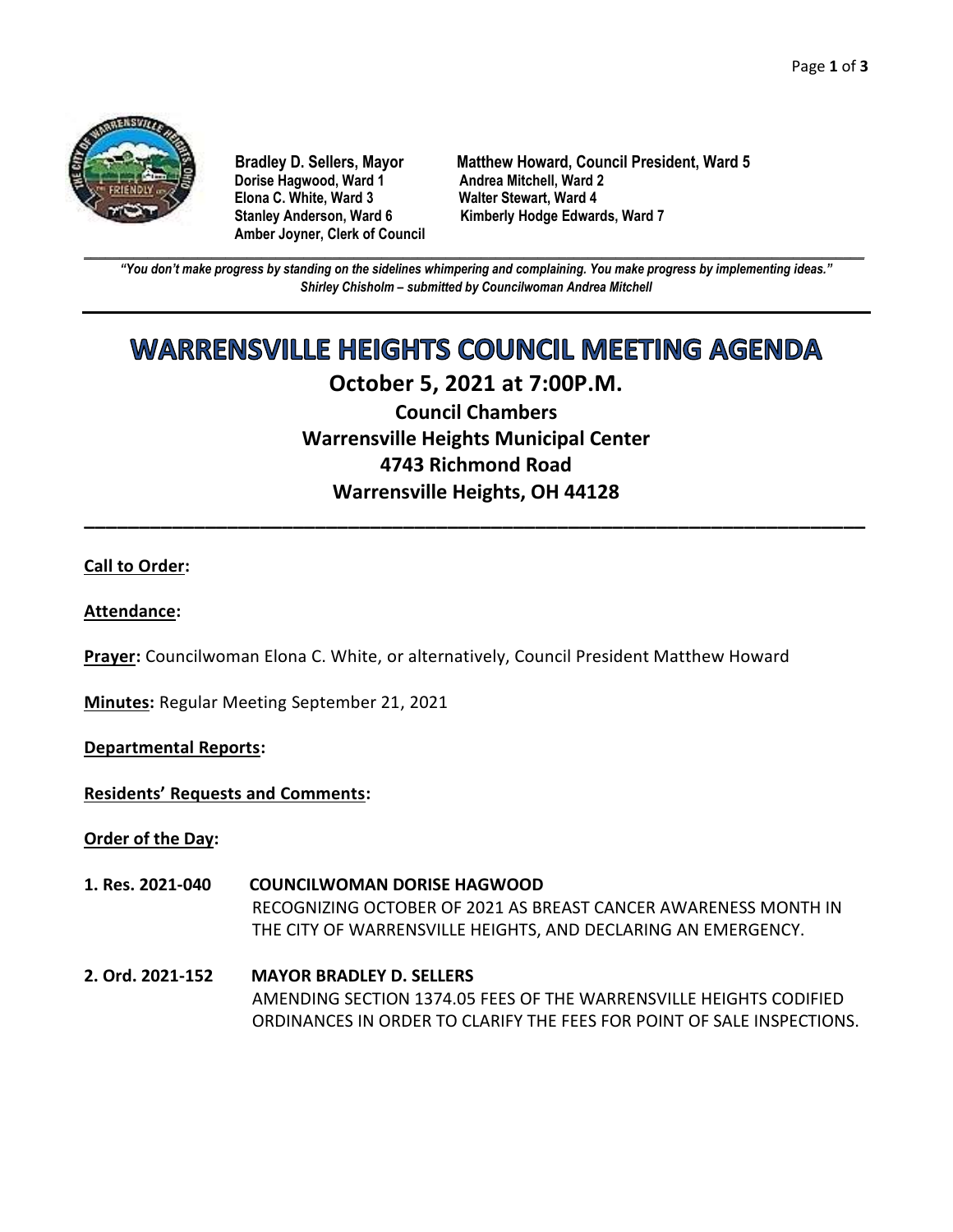**3. Ord. 2021-153 MAYOR BRADLEY D. SELLERS** AMENDING SECTION 1375.06 FEES OF THE WARRENSVILLE HEIGHTS CODIFIED ORDINANCES IN ORDER TO CLARIFY THE FEES FOR OCCUPANCY PERMIT INSPECTIONS.

## **4. Ord. 2021-154 MAYOR BRADLEY D. SELLERS** ADDING CHAPTER 730 PERSONAL PROPERTY SALES (GARAGE, YARD, ESTATE) TO PART SEVEN BUSINESS REGULATION CODE OF THE WARRENSVILLE HEIGHTS CODIFIED ORDINANCES.

## **5. Ord. 2021-155 MAYOR BRADLEY D. SELLERS** AMENDING SECTION 1333.04 BUILDING AND LANDSCAPING DEPOSITS; LICENSING AND PERMIT FEES OF THE WARRENSVILLE HEIGHTS CODIFIED ORDINANCES IN ORDER TO CLARIFY CERTAIN FEES.

# **6. Ord. 2021-156 MAYOR BRADLEY D. SELLERS**

AUTHORIZING THE MAYOR TO ENTER INTO A CONTRACT WITH THE CUYAHOGA COUNTY GENERAL HEALTH DISTRICT (BOARD OF HEALTH) TO PROVIDE PUBLIC HEALTH SERVICES FOR THE PERIOD BEGINNING JANUARY 1, 2022 AND ENDING DECEMBER 31, 2023.

#### **7. Ord. 2021-157 MAYOR BRADLEY D. SELLERS**

AUTHORIZING THE ADMINISTRATION OF THE CITY OF WARRENSVILLE HEIGHTS TO AMEND THE 2021 APPROPRIATION TO THE GENERAL FUND UNDER THE CIVIC AND SENIOR CENTER FURNITURE AND FIXTURE ACCOUNT LINE ITEM, AND DECLARING AN EMERGENCY.

## **ADD-ON**

## **8. Ord. 2021-158 MAYOR BRADLEY D. SELLERS**

AMENDING ORDINANCE NUMBER 2021-124 (AUTHORIZING THE MAYOR TO ENTER INTO AN AGREEMENT TO PURCHASE VACANT LAND BETWEEN THE WARRENSVILLE HEIGHTS LAND REUTILIZTION PROGRAM AND JOHN O. HORTON, JR. AND MONIQUE HORTON FOR THE SALE OF PERMANENT PARCEL NUMBER 763-08-044 (LOT 36) LOCATED AT THE CHATEAUX OF EMERY WOODS DEVELOPMENT IN THE CITY OF WARRENSVILLE HEIGHTS) IN ORDER TO REPLACE THE EXHIBIT A, AND DECLARING AN EMERGENCY.